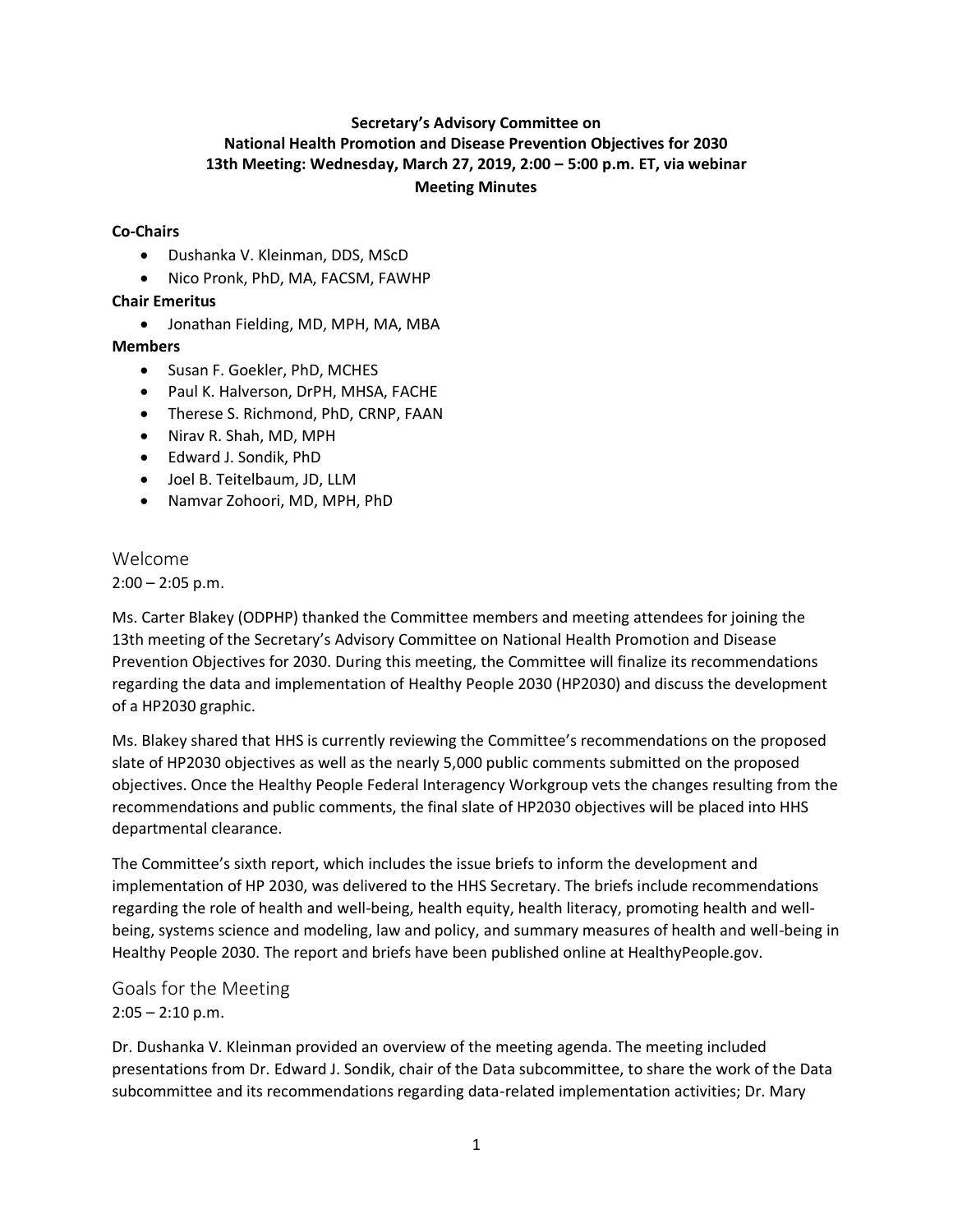Pittman, chair of the Implementation subcommittee, to discuss the subcommittee's deliberations and present its comprehensive implementation recommendations; and Dr. Shiriki Kumanyika, chair of the Graphics subcommittee, to present on its progress and recommendations for the top-level and sub-level concepts for the static graphic.

Dr. Kleinman described the following goals for the meeting:

- Review each of the Data subcommittee's recommendations regarding implementation activities that pertain to use of HP2030 data.
- Review each of the Implementation subcommittee's recommendations regarding activities to implement HP2030 during the pre-launch, launch, and post-launch phases.
- Come to consensus regarding the Committee's recommendations for implementing HP2030.
- Review the HP2030 graphic developed by the Graphics subcommittee.
- Come to consensus regarding the top-level and sub-level concepts in the HP2030 graphic.

## Data Subcommittee: Report and Recommendations

 $2:10 - 3:00$  p.m.

Dr. Sondik noted that the Data subcommittee was asked to consider how Healthy People could assist states, tribes, and communities in their use of data to achieve the Healthy People objectives. Examples may include developing objectives and measures that tailor the Healthy People objectives to local conditions, encouraging data collection that would support states, tribes, and communities in their Healthy People programs and relate to Healthy People's national data sources, and hosting Healthy People webinars to share data quality guidelines and data analysis and collection tools with states, tribes, and communities.

The Data subcommittee developed 5 recommendations focused on guidance and partnerships to ensure data quality at the national, state, tribal, and community levels. Additionally, the subcommittee reviewed data recommendations suggested by the Implementation subcommittee.

*Recommendation 1***: Develop a data partnership infrastructure for Healthy People 2030 beginning with launch (or earlier)**. At both the national and local levels, accurate data from credible sources are essential to realizing the potential of Healthy People. To expand the scope and content of existing data, the Data subcommittee proposes leveraging existing activities through a new infrastructure of data partnerships. Such an infrastructure could guide and support HP2030 in the rapid growth of data, demand for new types of data, the need for subnational data, and data analytics and innovation.

There is an abundance of data sources and new tools, including:

- County Rankings and Roadmaps
- Public Health Alliance of Southern California
- State-level open data portals
- Community data dashboards
- Administrative data resources
- U.S. Small-area Life Expectancy Estimates Project (USALEEP): Neighborhood Life Expectancy Project
- Foodborne Diseases Active Surveillance Network (FoodNet): Extensive information on foodborne illnesses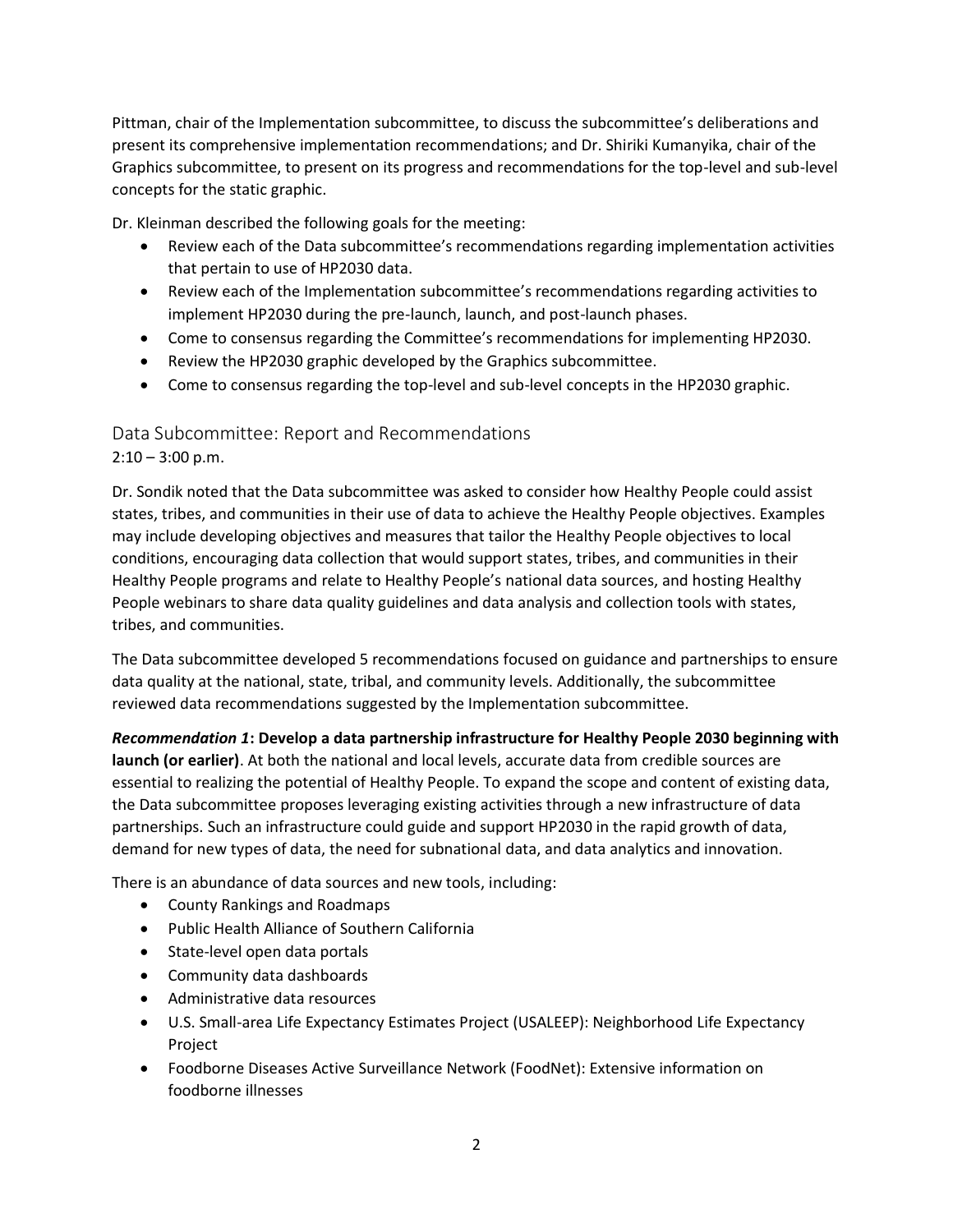*Recommendation 2***: Offer guidance on data collection and analysis to the Healthy People 2030 community at launch.** HP2030 stakeholders and the public—the "Healthy People community"—may need guidance in using national, state, tribal, and community data to meet the Healthy People objectives. The Data subcommittee also recommends that guidance be provided (possibly through an expert committee) on:

- Sources of state, tribal, and community data (e.g., the California Data Portal)
- Assessing data quality and representativeness
- Relating subnational to national data sources that support Healthy People 2030
- Assessing progress in meeting objectives by combining national and state, tribal and community data

*Recommendation 3***: Release information through targeted, strategic outreach to partners that have a large network, such as America's Health Insurance Plans (AHIP) or other networks of business, professional, and educational coalitions at the national, state, tribal, or community level.** The subcommittee suggests selecting a few key partners (e.g., 3 to 5 organizations per sector, such as health plans) that can distribute Healthy People information to their networks.

*Recommendation 4***: Develop case examples of data analysis that focus on specific themes such as equity, summary measures, or different topics.** Dr. Sondik noted that Recommendation 4 is also included in the Implementation subcommittee's recommendations, but that the Data subcommittee felt it was important enough to duplicate.

#### *Recommendation 5***: Create a framework for summarizing the objectives and data availability.**

Dr. Namvar Zohoori had presented Arkansas' Chronic Disease Framework for Action to the Data subcommittee, and the subcommittee recommends that HP2030 adopt a similar format to the tabular outline included in the framework. Additionally, the Data subcommittee suggested adding indicators of potential data availability at the state, tribal, and community levels.

Dr. Sondik noted that the Data subcommittee reviewed all data-related recommendations of the Implementation subcommittee, and recommended several refinements and additions. The Implementation subcommittee's data-related recommendations are consistent with the discussions held by the Data subcommittee.

Additionally, Dr. Sondik shared that he and Dr. Kleinman have been discussing data partnerships and will share recommendations on this topic for the Committee's consideration in the future.

#### *Committee Discussion*

Dr. Therese S. Richmond recommended adding a call to action to the narrative supporting Recommendation 3, since the network of partners should disseminate information to their members as well as use that information to stimulate action. The Committee supported this addition.

Dr. Susan Goekler asked whether there was any consideration of guidelines and parameters for the inclusion and use of sub-national data in HP2030. She provided the example of lifespan data and the difficulty of getting comparable data when looking across studies. Dr. Sondik noted that the subcommittee did discuss data comparability and that they are relying on the National Center for Health Statistics (NCHS) to focus on comparability of national-level data. Recommendation 2 notes that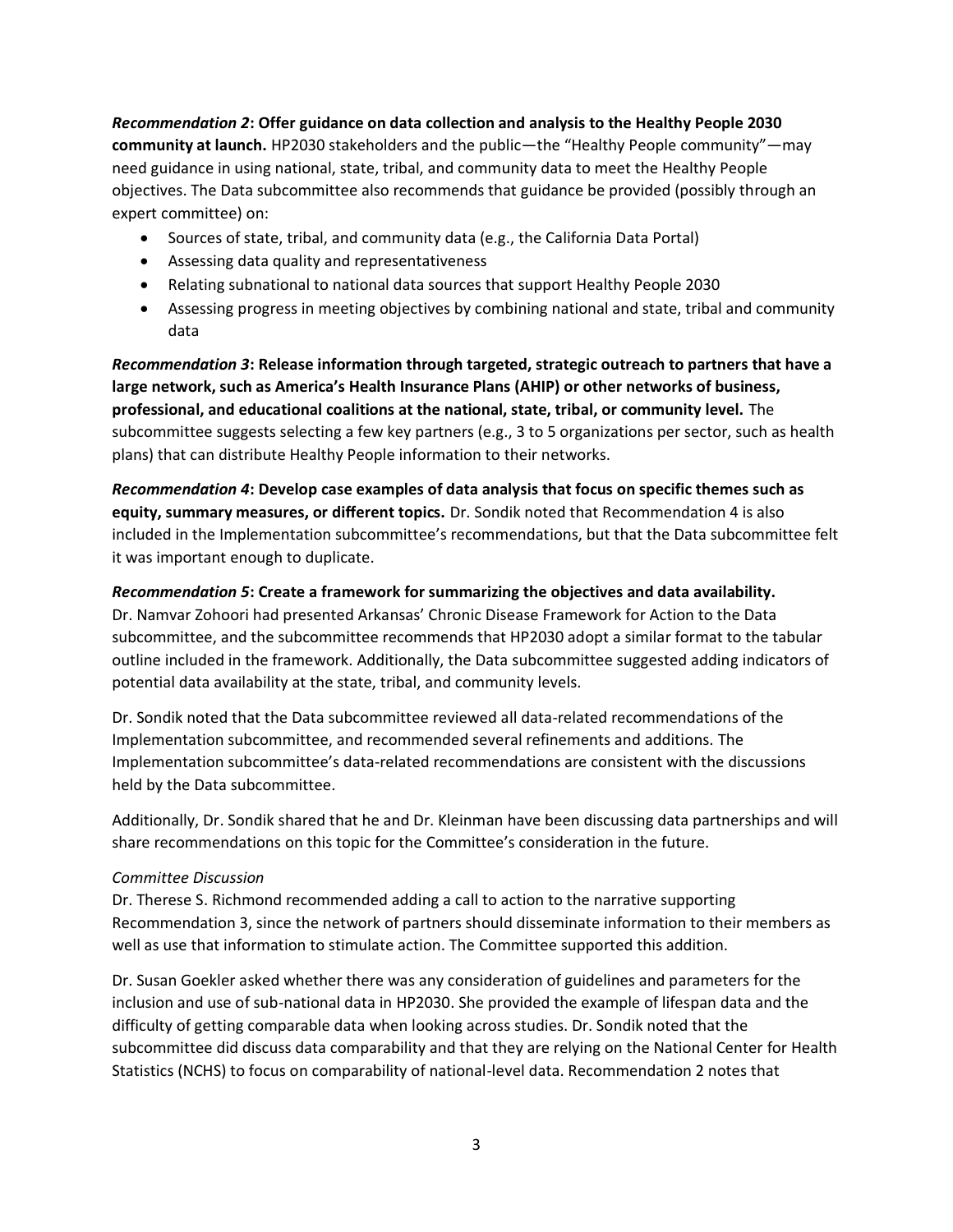guidance should be provided on data collection and analysis, including issues of comparability of subnational data.

Dr. Zohoori added that, as someone who works at the state level, he has seen many discrepancies in the definition of measures, so guidelines would be helpful. He added that even when state and national measures are not exactly the same, progress toward similar measures at the state level would impact the national measure and show progress the national level. For example, if a childhood health outcome is measured for ages 1 to 5 at the national level, but a state measures that health outcome from ages 1 to 4, state-level interventions to address that measure will still help to improve national outcomes, regardless of what age range they are measuring. He emphasized that it is hard to get exactly the same measures at every level, but that if enough guidelines are provided, states and localities can still set goals to improve national targets by improving local outcomes.

Dr. Mary Pittman asked if the Data subcommittee considered how Healthy People can evolve and develop in response to new and improved data sources over the course of the decade. Dr. Sondik noted that the Data subcommittee felt it was important to allow for new objectives to be proposed over the decade as new sources of data become available and data systems improve. Dr. Kleinman added that as data systems improve, there are more opportunities to link between data sets and across surveys. Dr. Sondik shared that there was brief discussion about data that can be derived from social media, and that HP2030 should consider including social media data in the future.

Dr. Pittman noted that the Implementation subcommittee had discussions around potential new sources of data, such as predictive analytics, that will allow ODPHP to enhance future Healthy People efforts and allow NCHS and ODPHP to monitor health outcomes in real time. Additionally, there are many opportunities for HP2030 to incorporate more community data and research. Dr. Sondik added that there is a major difference between the past decades and HP2030 from a data standpoint, as there is a new emphasis on community data, including at the state, tribal, and local area. However, the challenge is relating this new community-level information to national data. Dr. Pronk added that new data is not far in the future and that the data partnership infrastructure included in Recommendation 1 can help form a multi-sectoral conversation about how to improve health and well-being.

Dr. Fielding suggested that HP2030 should define understanding surveillance data as a health literacy issue as well. When people learn about health issues in their community, they need to have the health literacy in order to interpret the surveillance data. Dr. Sondik agreed and noted that there has been a focus in the statistics community around the interpretation of statistical significance and how individuals interpret data to make decisions more effectively.

Dr. Zohoori asked the Committee whether they felt that there needs to be a recommendation that addresses making data more easily digestible by the general public in a way that they can use to make healthier decisions. Dr. Sondik felt that the guidance included in Recommendation 2 can be extended not only to professional HP3030 stakeholders but to the public as well. The Committee agreed that providing data and context in a way that is accessible and understandable to the public is important.

#### *Committee Vote*

The Committee agreed that Dr. Sondik will modify Recommendation 3 to include information leading to action, either in the explanatory text or incorporated into the recommendation itself. The Committee unanimously approved Recommendations 1 through 5, pending the above revision.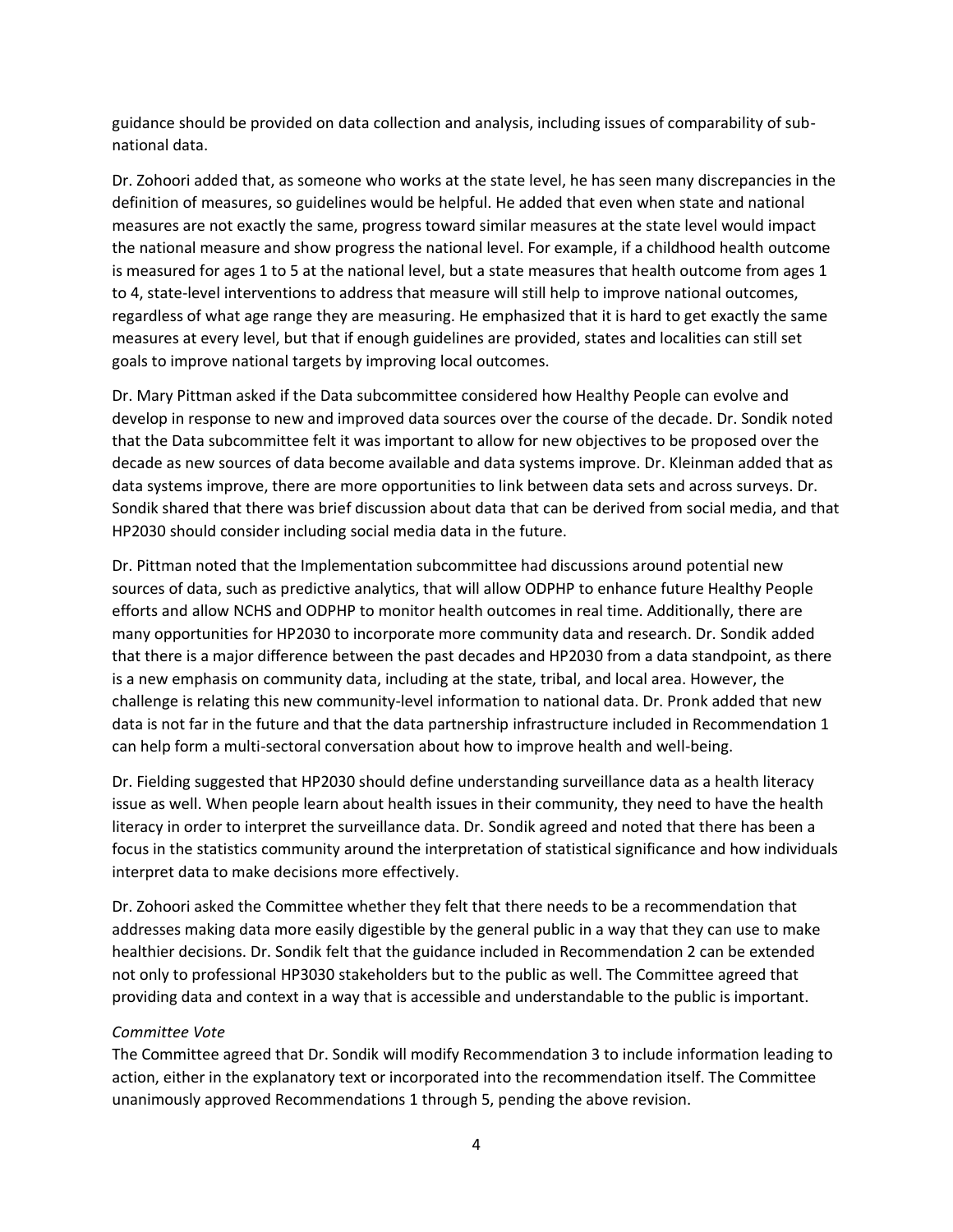Implementation Subcommittee: Report and Recommendations  $3:00 - 4:25$  p.m.

Dr. Mary Pittman, chair of the Implementation subcommittee, reviewed their charge to "provide advice and guidance on approaches to implement Healthy People 2030," specifically noting that "advice should be provided for actions and approaches to be taken before the launch, at the launch, and after the launch of Healthy People 2030." She said the subcommittee aimed to ensure that their advice was anchored in the HP2030 framework, incorporated past implementation approaches, built on the base of approved activities, identified ways to connect efforts across various sectors and settings, and framed a process for monitoring and reporting on HP2030 objectives throughout the decade.

The subcommittee received a variety of presentations from external stakeholders across public, private, and non-profit sectors that informed their discussions and recommendation development. These presentations inspired the subcommittee to explore a broad range of recommendations and provided insight into the users of Healthy People data, the effective integration of social determinants of health, data visualization, and engaging subpopulations that have been historically less active in Healthy People.

Dr. Pittman shared that the focus of the Implementation subcommittee's discussions and recommendations centered on discussion of Healthy People 2020 implementation recommendations (pre-launch, launch, post-launch); insight into the functions that Healthy People currently serves, as well as unmet needs and potential opportunities for HP2030; how to engage stakeholders from a variety of sectors in the implementation of HP2030; and communications activities throughout the decade.

The Implementation subcommittee divided their recommendations into 3 phases, listed below. Within each phase, the subcommittee further categorized their recommendations by topic areas: communications, stakeholder engagement, data, and objective review.

- 1. **Pre-Launch**: Implementation activities to precede the launch of Healthy People 2030 (May 2019 – January 2020)
- 2. **Launch**: Implementation activities to occur at the launch of Healthy People 2030 (January 2020 – March 2020)
- 3. **Post-Launch**: Implementation activities to follow the launch of Healthy People 2030 (March 2020 – Midcourse Review)

Dr. Pittman reviewed the Implementation subcommittee's 38 recommendations, which are listed in abbreviated form in the following table.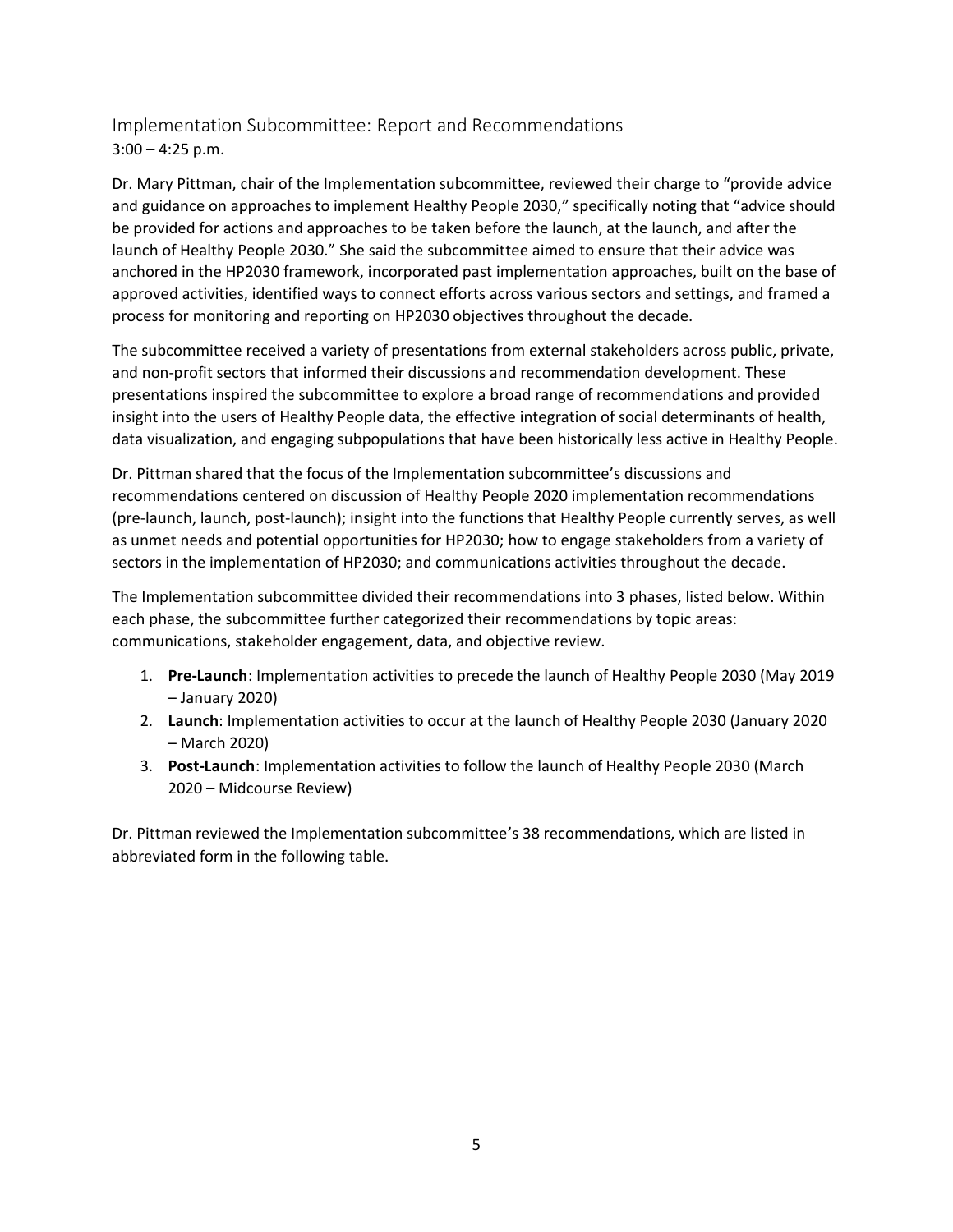| <b>Communications</b>                                                                          | <b>Stakeholder Engagement</b>                                                                                                                                                                                                                                                                                                                                                                                                                                                                          | <b>Data</b>                                                                                                                                                                                                                                                                     | <b>Objective Review</b>                                                                                                                                                                   |
|------------------------------------------------------------------------------------------------|--------------------------------------------------------------------------------------------------------------------------------------------------------------------------------------------------------------------------------------------------------------------------------------------------------------------------------------------------------------------------------------------------------------------------------------------------------------------------------------------------------|---------------------------------------------------------------------------------------------------------------------------------------------------------------------------------------------------------------------------------------------------------------------------------|-------------------------------------------------------------------------------------------------------------------------------------------------------------------------------------------|
| <b>Pre-Launch Recommendations</b>                                                              |                                                                                                                                                                                                                                                                                                                                                                                                                                                                                                        |                                                                                                                                                                                                                                                                                 |                                                                                                                                                                                           |
| 1. Communications<br>plan<br>2. Interactive website<br>3. Social media<br>technology and tools | 4.A. Current stakeholders<br>4.A.1. Engage organizations<br>and government entities<br>4.A.2. Explore avenues to<br>engage partner organizations<br>4.A.3. Ensure transition support<br>for leaders within government<br>agencies<br>4.A.4. Encourage stakeholders<br>to endorse the framework and<br>FIW approach<br>4.B. New stakeholders<br>4.B.1. Communicate and build<br>awareness of Healthy People<br>4.B.2. Engage organizations on<br>simulations and gamification<br>5. Framework messaging | 6. Single data repository<br>7. Outreach to organizations<br>with local data tools<br>8. Communicate data issues<br>9. List of entities with data<br>available on various levels<br>10. Data partnership<br>infrastructure<br>11. Quantitative analysis of<br>overarching goals | 12. New objective<br>categories<br>13. Developmental<br>objectives under one<br>group<br>14. Adapt objectives;<br>allow all sectors to<br>lead<br>15. Novel ways to get<br>people excited |
| <b>Launch Recommendations</b>                                                                  |                                                                                                                                                                                                                                                                                                                                                                                                                                                                                                        |                                                                                                                                                                                                                                                                                 |                                                                                                                                                                                           |
|                                                                                                | 16. Multi-sector engagement<br>approach<br>17. Resources for toolkits and<br>curricula<br>18. State coordinators<br>19. Endorse framework                                                                                                                                                                                                                                                                                                                                                              | 20. Guidance on data<br>collection and analysis<br>21. Strategic outreach to<br>partners<br>22. Develop local objectives<br>23. Different groups use<br>HP2030                                                                                                                  | 24. Local objective<br>utilization<br>25. Transition guide<br>26. Highlight research<br>objectives                                                                                        |
| <b>Post-launch Recommendations</b>                                                             |                                                                                                                                                                                                                                                                                                                                                                                                                                                                                                        |                                                                                                                                                                                                                                                                                 |                                                                                                                                                                                           |
|                                                                                                | 27. Multi-sector approach to<br>ongoing engagement<br>28. Stakeholder engagement<br>and communications<br>29. Gamification<br>30. Narrative success stories                                                                                                                                                                                                                                                                                                                                            | 31. Framework for objectives<br>and data availability<br>32. Update objectives as<br>data are available; emerging<br>issues<br>33. New Advisory<br>Committee to review<br>progress<br>34. LHIs to energize action<br>35. Plan for HP2040 early                                  | 36. Objectives that<br>exceed goals<br>37. Monitoring and<br>updates for timeliness<br>and relevance<br>38. Mid-decade<br>review, equity<br>progress                                      |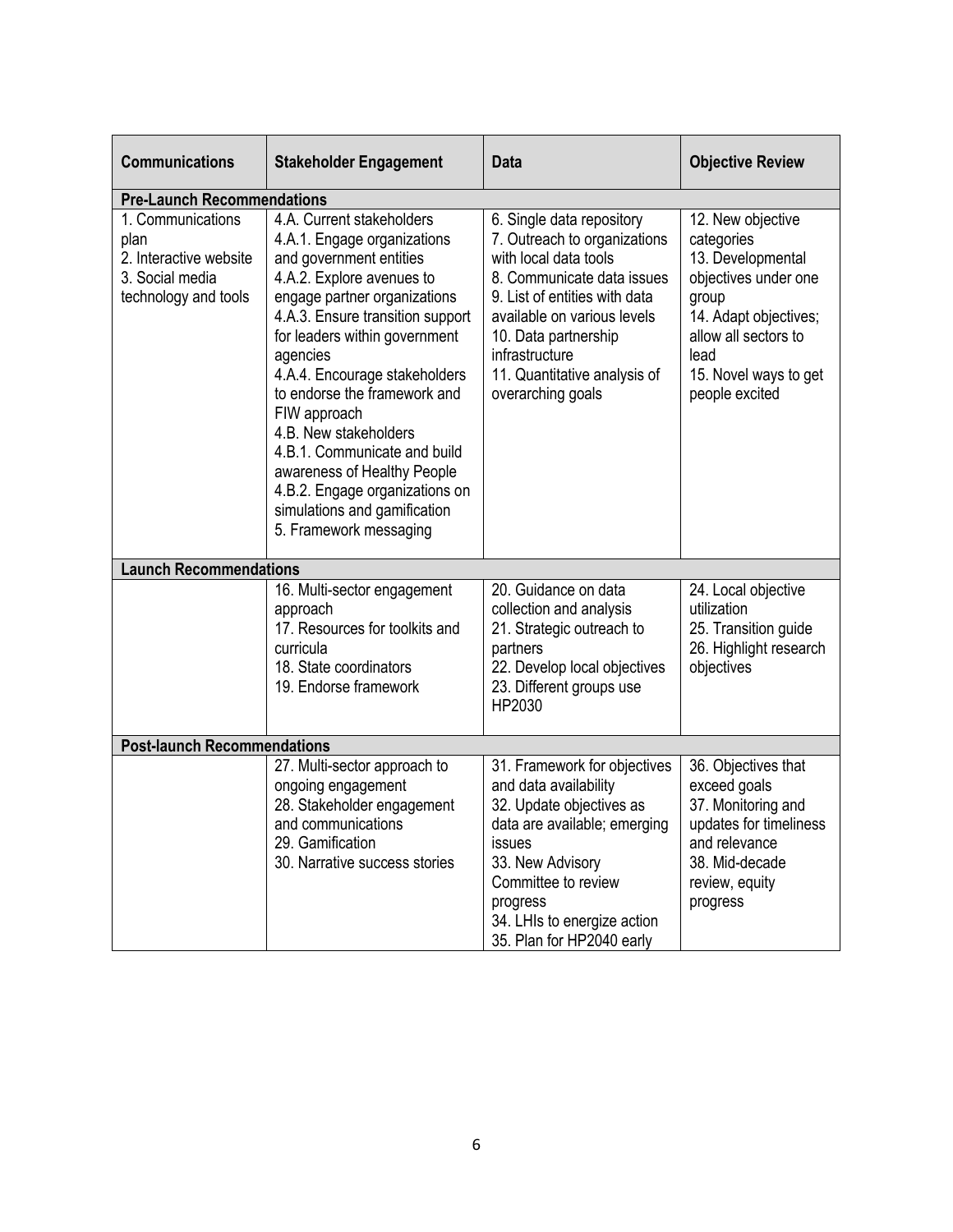#### *Committee Discussion*

Dr. Jonathan Fielding suggested that people might express concern about how to carry out all implementation-related recommendations and said that the Committee should focus on online tools, specifically HealthyPeople.gov, because that is where users will go for information on HP2030. He also suggested that it would be helpful to develop a matrix that explains which agencies or individuals would be primary implementers or supportive actors for each recommendation. Dr. Pittman responded that the subcommittee has developed matrices that connect recommendations with different implementation roles for different organizations, so they could continue to refine that.

Dr. Richmond stated that Recommendation 7 does not clearly express how tools will be collected to share. Dr. Pittman proposed that the recommendation include another sub-bullet to encourage placing tools in an accessible repository that will be curated and maintained.

Regarding Recommendation 9, Dr. Sondik said that the Committee should be consistent when using the terms "local" and "community." He expressed preference for "community," since it is a more general term; for example, a community can be self-identified, whereas "local" tends to have a geopolitical connotation. Dr. Pittman agreed that communities are more fluid and are not always specified by governmental jurisdictions. She expressed that "local" was more appropriate in this case because the pre-launch recommendations largely relate to specific responsibilities of local health departments and local planning agencies. Dr. Zohoori noted that this language was consistent with terminology from the Centers for Disease Control and Prevention.

Nonetheless, Dr. Pittman did want to emphasize the role of communities more broadly in the report. As such, she suggested that the definitions section of the Implementation subcommittee report could include definitions for "community" and "local" to clarify their significance for the purpose of the report.

The Committee agreed to add a sub-bullet to explain that communities can self-identify and may want to pursue HP2030 objectives for their self-identified groups, in order to encourage various communities to engage with Healthy People.

#### *Committee Vote*

The Committee unanimously voted to approve the following recommendations pending agreed-upon revisions, which are shown in red or described in blue below.

#### *Pre-launch Communications Recommendations*

**Recommendation 1:** Develop and initiate a Healthy People 2030 communications plan. Communications and messaging will address what Healthy People is, how it can be used by various stakeholders, sectors, and levels, and what data sources are available for purposes such as developing goals and objectives at other levels of the public health system.

- A communications plan will be important to implementation of Healthy People 2030. The Subcommittee recognizes that HHS is working separately to develop such a plan by early 2019, and therefore recommends that HHS coordinate implementation activities proposed in this report with those in the HP2030 communications plan. Seamless messaging and rollout of implementation activities at each phase should occur throughout the decade as stakeholders work toward meeting the Healthy People objectives.
- During the pre-launch phase, HP2030 should undertake communications activities that include launching the HP2030 website; developing the HP2030 overarching graphic; preparing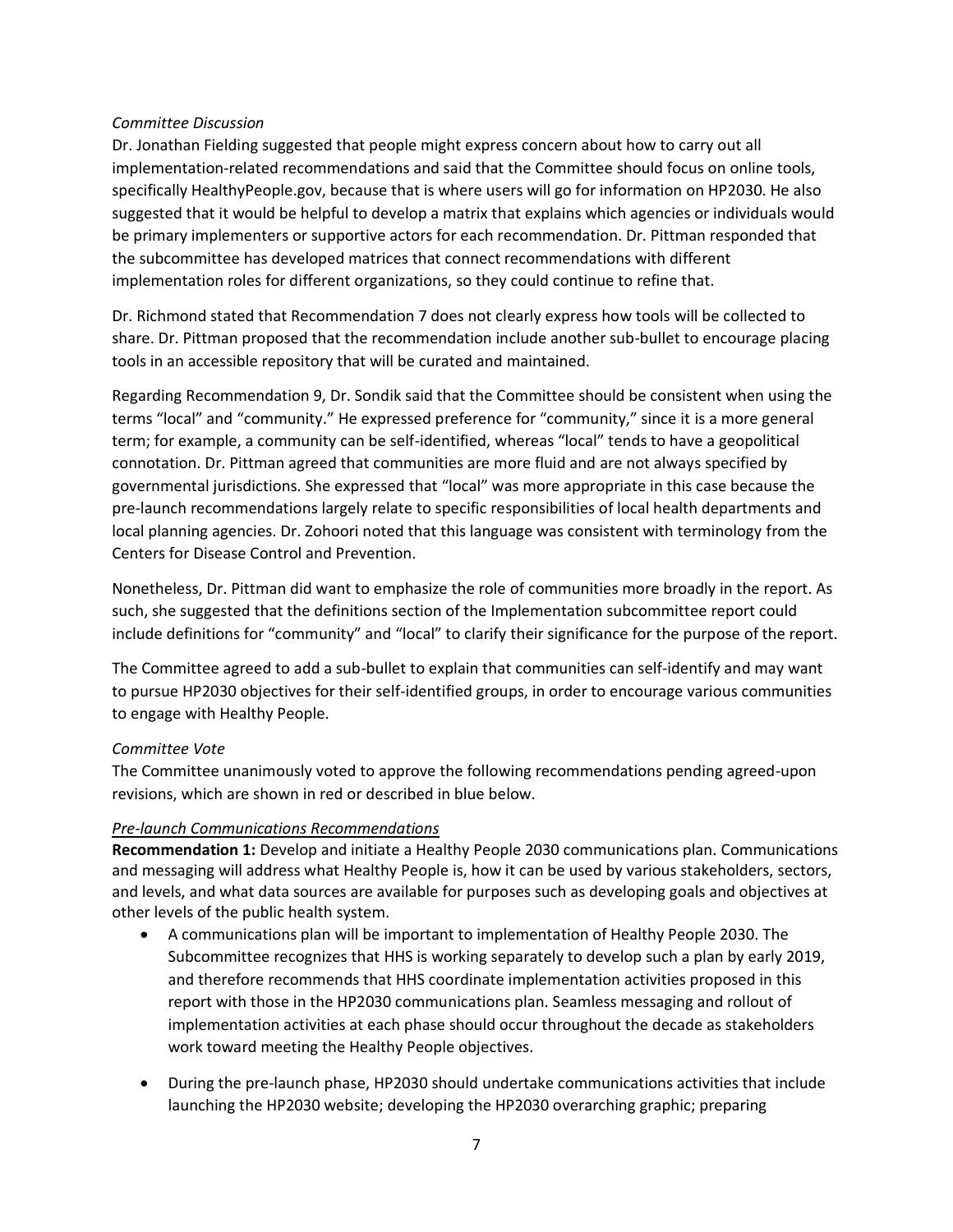presentations and talking points; and notifying funders about the new categories of objectives (i.e., core, research, and developmental objectives).

- $\circ$  Those championing Healthy People, including interested Committee members, can use such materials for presentations and to foster discussion about HP2030.
- The HP2030 communications plan should use themes from the HP2030 framework to develop HP2030 messaging that can be communicated pre-launch. Messaging should address the concept and history of Healthy People, how the initiative can be used by current stakeholders, and what data sources are available to current and new stakeholders.

**Recommendation 2:** HHS should make the updated, interactive website a priority for Healthy People resources**.** The website should be updated and renewed on an ongoing basis. The website is a critical resource for providing implementation guidance. It should complement and reinforce information that is disseminated through social media.

**Recommendation 3:** Healthy People 2030 should take advantage of all social media and technology tools when considering implementation efforts. HHS should incorporate detailed strategies and tactical approaches for the website, social media, and technology tools in the Healthy People 2030 communication plan.

#### *Pre-launch Stakeholder Engagement Recommendations*

**Recommendation 4:** Healthy People 2030 should engage 2 different groups of stakeholders: current stakeholders and new stakeholders

**Recommendation 4.A.** Current stakeholders

**Recommendation 4.A.1.** Engage organizations and government entities in this phase. Emphasize public health stakeholders.

**Recommendation 4.A.2.** Explore avenues to engage partner organizations (both directly and indirectly, via the Federal Register) while being clear that there is no federal funding available.

- Encourage key organizations to incorporate relevant Healthy People objectives into their strategic plans. (HHS currently has cooperative agreements for large national associations and aggregator groups, e.g., ASTHO, NACCHO, APHA.)
	- o Ensure they are actively involved in the pre-launch phase and share their activities.
- Identify foundations that might wish to support the launch and implementation of HP2030.

**Recommendation 4.A.3.** Make certain that leaders within government agencies have the support they need to transition from Healthy People 2020 to Healthy People 2030, ensuring continuity.

- Identify the technical assistance needs of key stakeholders that are interested in facilitating the transition process.
- Communicate about the reduced number and different types of objectives in Healthy People 2030.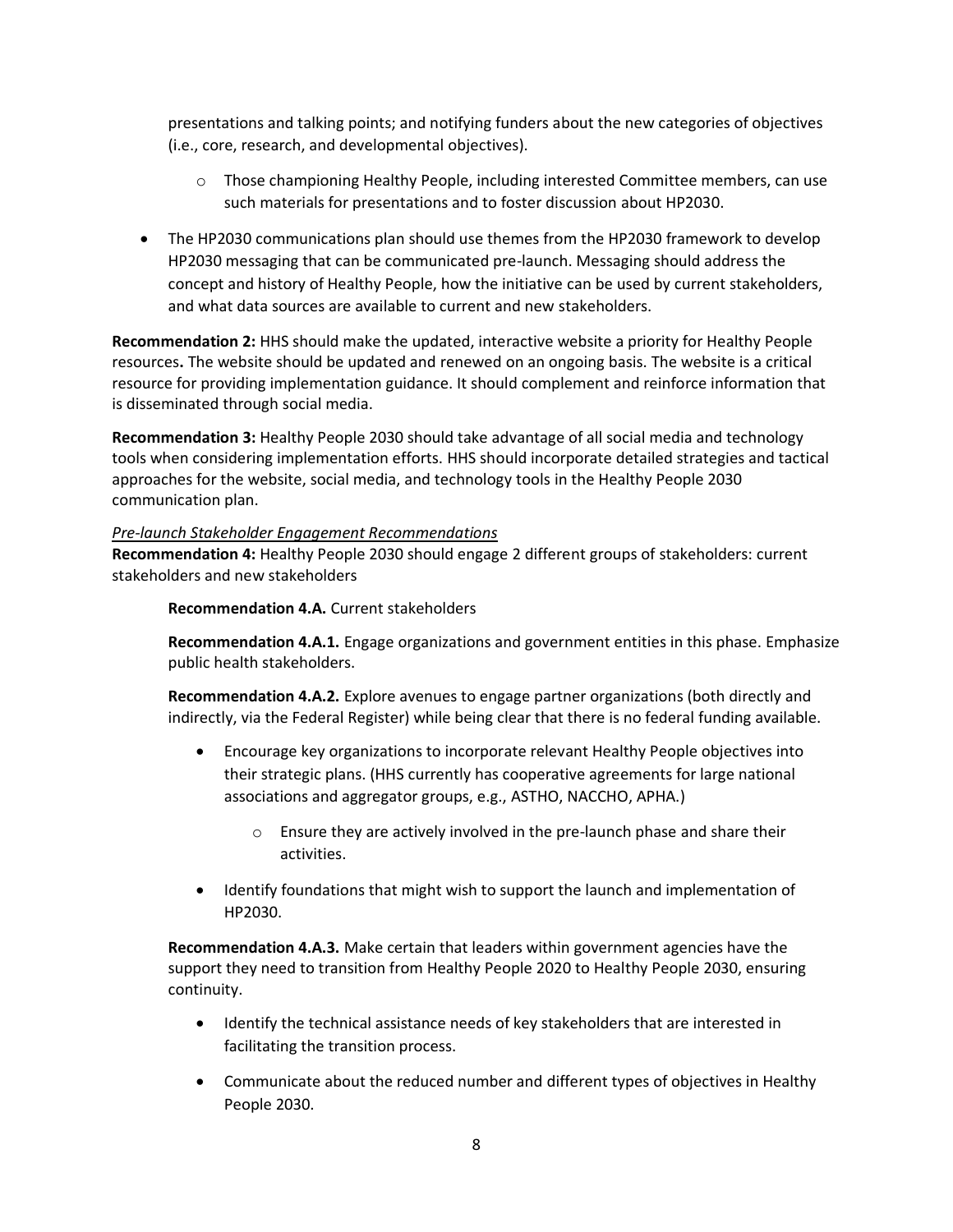- o Healthy People 2020 includes more than 1,200 objectives and sub-objectives, organized within 42 topic areas. Given limited resources of staff and funding within HHS, tracking and monitoring this large number of objectives presents both management challenges and opportunity costs. HHS has therefore asked the Committee to provide advice on approaches to streamline and significantly reduce, by half or more, the number of Healthy People objectives. (See [Committee Report #2\)](https://www.healthypeople.gov/sites/default/files/Advisory_Committee_Objectives_for_HP2030_Report.pdf).
- o One example of how HP2030 might communicate about the reduced number of objectives can be seen in Healthy Alaskans 2020. The graphics in Healthy Alaskans 2020 that illustrate how Healthy Alaskans 2020 was developed are clear and engaging. Healthy Alaskans 2020 is a joint effort between the State of Alaska Department of Health and Social Services and the Alaska Native Tribal Health Consortium. Healthy Alaskans collected and compiled community input through a series of surveys to develop an initial list of hundreds of possible leading health indicators (LHIs). That list was refined by an advisory body, resulting in a list of 25 LHIs.
- o Fewer objectives allow for a more focused effort that aims at making the highest-priority changes in health and well-being. In effect, a greater overall impact could be achieved with fewer objectives.
- Use findings from past Healthy People user studies and other analyses to highlight states that have exemplary Healthy People efforts. Partnering must be approached in a way that ensures equal opportunity.
- Identify and share information about states with exemplary practices or best practices.

**Recommendation 4.A.4.** Encourage stakeholders to endorse the Healthy People 2030 Framework and the approach of the Federal Interagency Workgroup.

#### **Recommendation 4.B.** New stakeholders

**Recommendation 4.B.1.** HHS staff should communicate with new stakeholders to establish contact and build awareness of Healthy People. Communicate with sector representatives to demonstrate how health and well-being relate to their work.

- Engage businesses and create synergies to achieve progress on the objectives.
- Reach out to a collaborative of tribes and territories (e.g., [Seven Directions,](https://indigenousphi.org/) [National](http://www.ncai.org/initiatives/partnerships-initiatives/tribalstate-collaboration-project) [Congress of American Indians,](http://www.ncai.org/initiatives/partnerships-initiatives/tribalstate-collaboration-project) others) to establish a formal agreement to assist tribes and territories in using Healthy People 2030.
- Follow existing models (e.g., National Academy of Sciences) for existing processes to seek feedback from businesses and other stakeholders. $1$
- Communications could explain to new stakeholders how the initiative informs the work

<sup>1</sup> Website of the National Academies on Sciences, Engineering, Medicine; Division on Engineering and Physical Medicine. Accessed 3/1/2019 at[: http://sites.nationalacademies.org/deps/deps\\_037300](http://sites.nationalacademies.org/deps/deps_037300)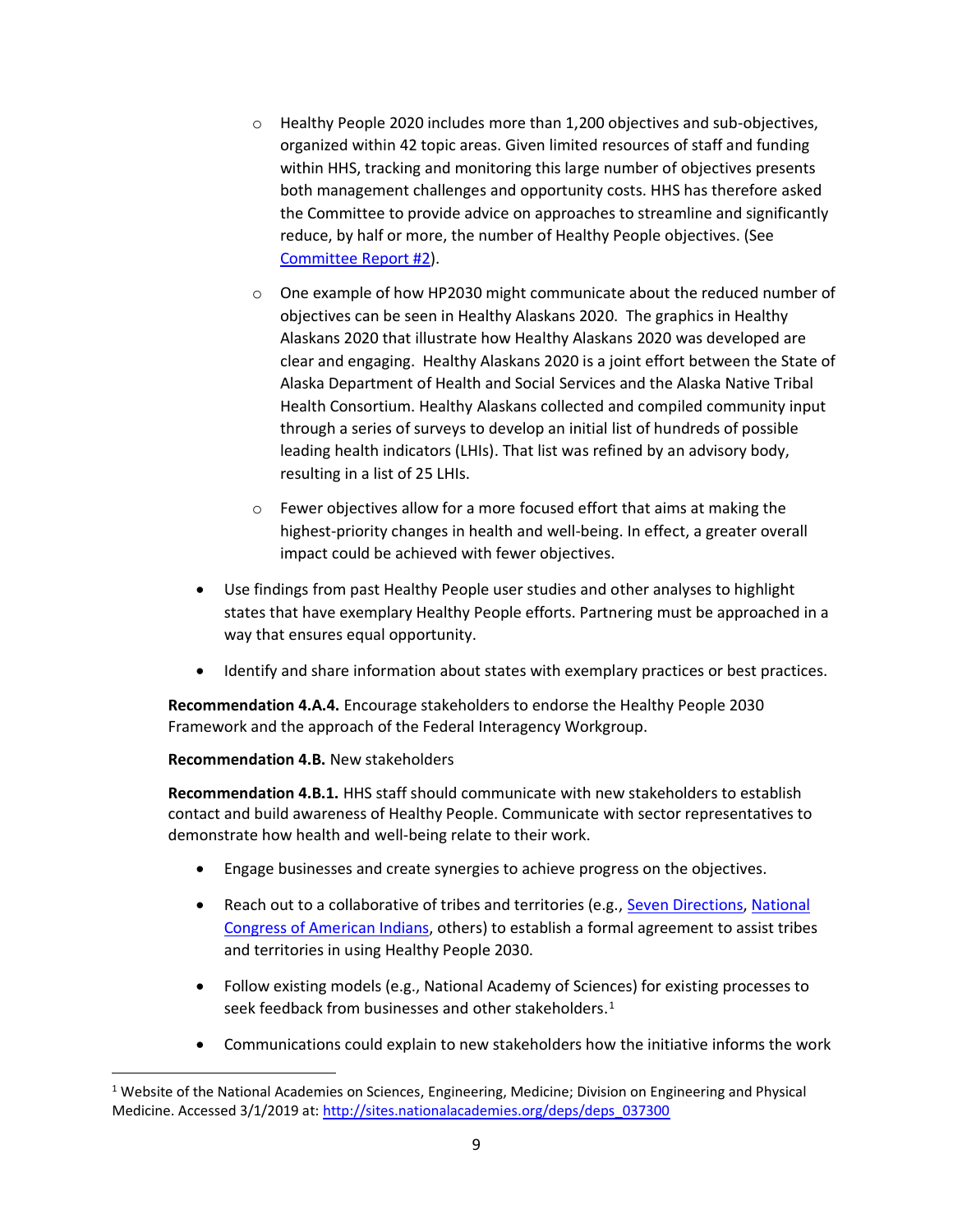they do and how critical their role may be, particularly in addressing upstream determinants of health and achieving health equity. Any materials to be shared with sectors will need to go through the full HHS departmental clearance process.

**Recommendation 4.B.2.** Engage companies and organizations that create simulations and deploy gamification to ascertain their interest in showing how health can be influenced by different sectors and relate to Healthy People.

- Through a competitive process (e.g., a hackathon), engage with organizations that can help gamify the Leading Health Indicators to reach populations that might not otherwise be reached, or to use for educational training.
- Such products are resource-intensive. To be successful, a federal agency would need to determine that this is sufficiently worthwhile to invest resources in it.
	- o Support from the HHS Secretary or Assistant Secretary could help to make this happen.
	- o Private sector or foundational support may be available to enable this resourceintensive work to move forward.

**Recommendation 5:** Develop messaging on the HP2030 framework and approach to help stakeholders disseminate information to their constituencies.

- Stakeholders should be informed about HP2030 and know what the opportunities are to be informed about HP2030 and avail themselves of resources for taking action.
- The plan should clearly articulate the goals and purpose of the website and social media platforms and should keep these up-to-date.

#### *Pre-launch Data Recommendations*

**Recommendation 6:** Provide a single repository for Healthy People 2030 data and ensure access to that data.

- It is critical for states and (when possible) localities to have state, tribal, local, and territorial health information that links to their data. Examples could be provided on the Healthy People website.
- The Healthy People 2030 objectives should enable the initiative's users to support the achievement of national objectives by developing and adapting local objectives based on local data and circumstances. Examples could be provided on the Healthy People website.
	- $\circ$  In some cases, states or localities may be able to use the same language as the Healthy People objectives while developing baselines and targets that are specific to their state or locality.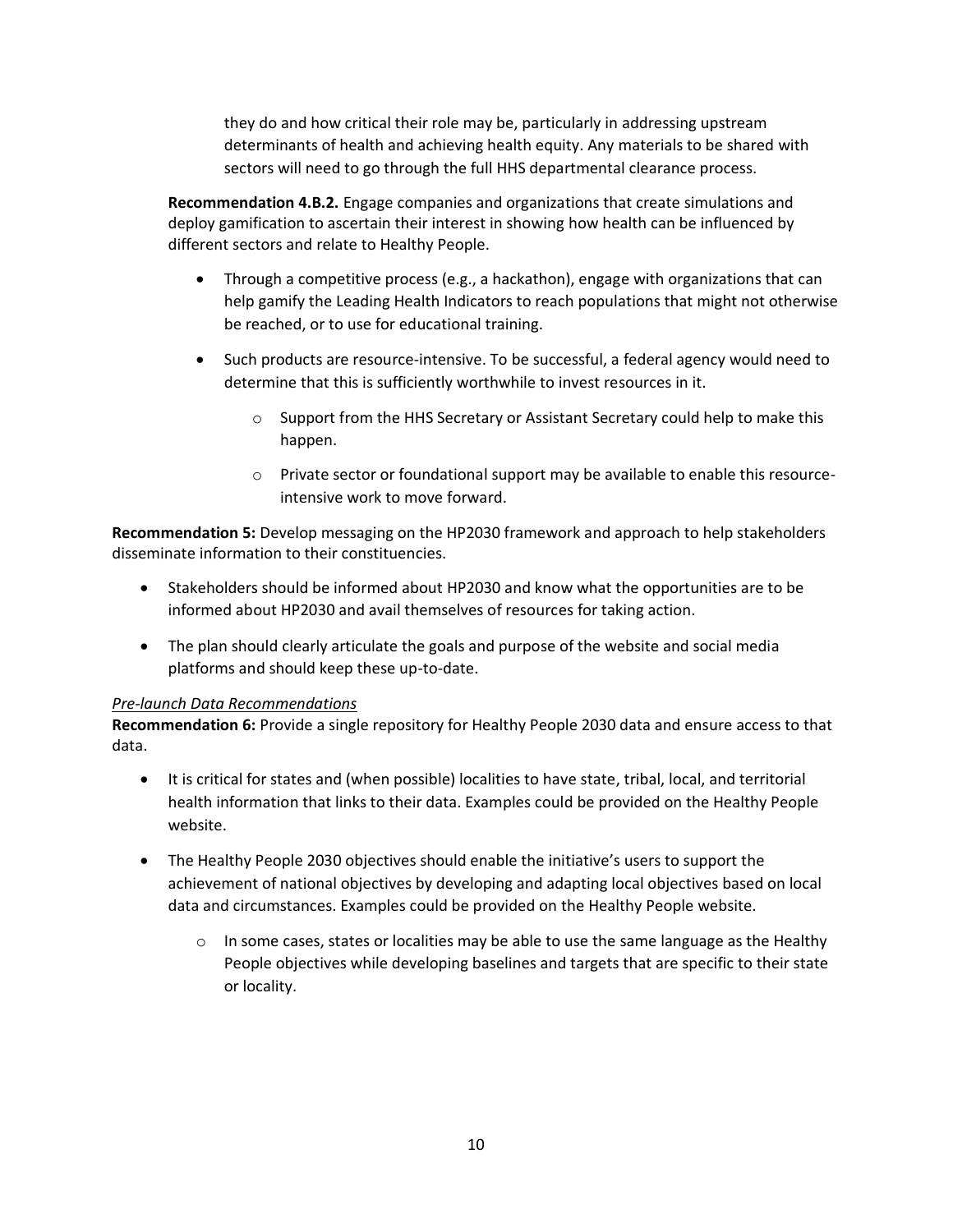**Recommendation 7:** Identify and conduct outreach to organizations that have or are developing tools for local data that could be relevant to Healthy People 2030; ensure they know where to submit these tools for sharing with other entities.

- Outreach could involve a variety of organizations including state, tribal, local and territorial health departments, nonprofits, and other groups.
- Host a webinar to discuss tools (e.g., specific local and other data tools) that are relevant to Healthy People2030 to stimulate participation in the launch and post-launch.
- Encourage placing tools in an accessible repository that will be maintained.

**Recommendation 8:** Determine an effective way to communicate about, and offer guidance on, data issues at the state, tribal, local, and territorial levels.

- Guidance could relate to data quality, data analysis, use of administrative data, and other topics such as development of local Healthy People objectives that support national ones.
- Guidance could be offered through an expert group, a white paper, or some other document.
- Develop toolkits to help state, tribal, local, and territorial governments prepare targets and metrics, as well as data that help track progress toward Healthy People 2030.
- To assist the Healthy People 2030 community, including organizations and individuals, in using data from state, local, and other levels in addition to the national data sources that are cited in the objectives, we recommend convening an expert panel to prepare guidance on the following topics:
	- $\circ$  Sources of state, tribal, local, and territorial data (e.g., the California Data Portal)
	- o Assessing data quality and representativeness
	- $\circ$  Issues in relating subnational data sets to the national data sources that support Healthy People 2030
	- $\circ$  Assessing progress in meeting objectives by combining national level data with data from other levels

**Recommendation 9:** Develop a resource list of entities that make state, tribal, local, and territorial data available through data-sharing platforms. This list could be included on the website to advance the use of Healthy People.

• Invite current stakeholders from across the United States to submit examples of their past use of Healthy People data to effectively target specific populations, evaluate impact, and assess interventions. Examples that highlight what is working could be shown on HealthyPeople.gov during the pre-launch phase.

The Committee agreed that language will be added in a second sub-bullet to Recommendation 7 to explain that communities can be self-identified and are not limited to geopolitical definitions of "local."

**Recommendation 10:** Develop a Healthy People 2030 data partnership infrastructure starting at launch (or earlier).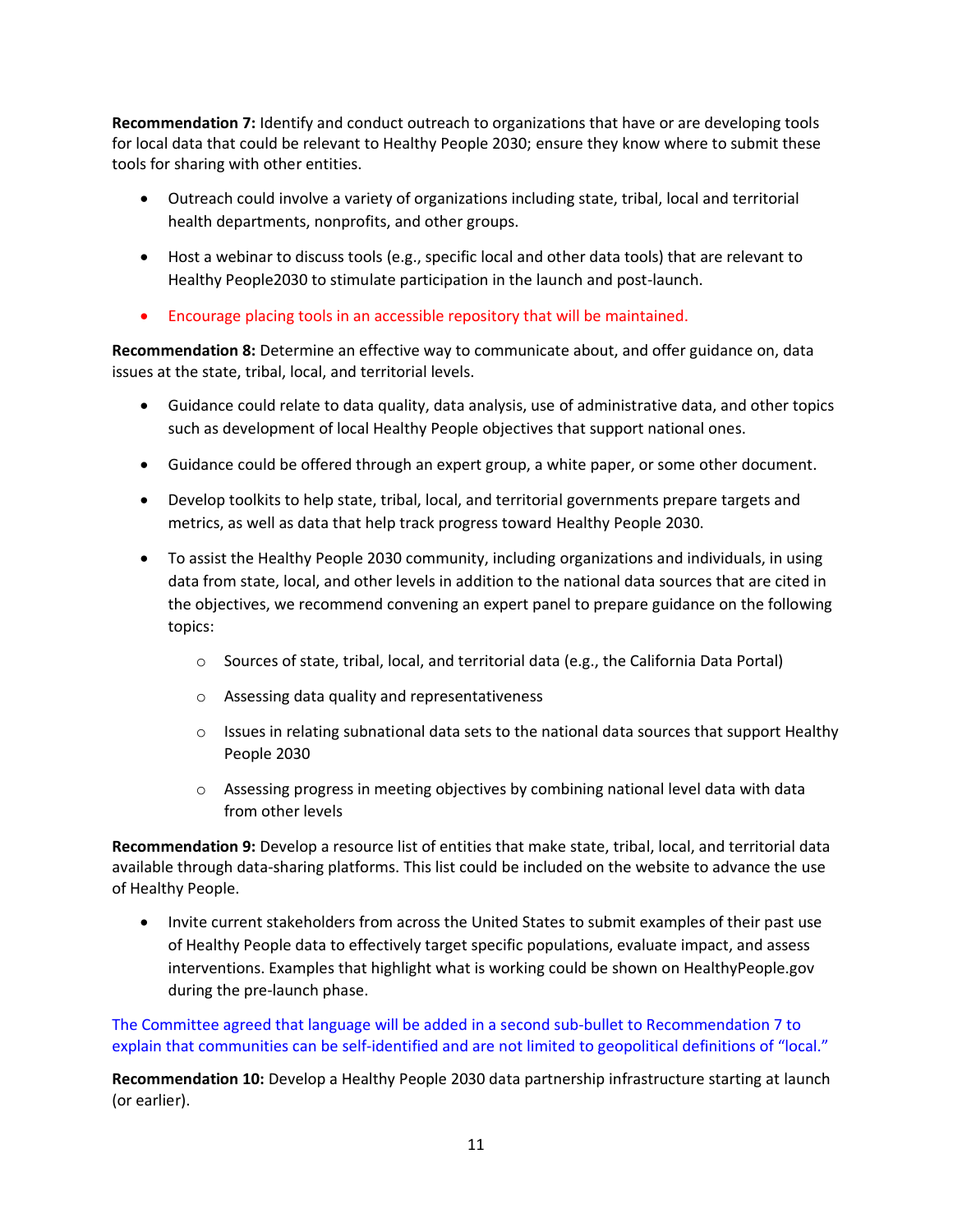- At the national level as well as the state, tribal, local and territorial levels, accurate data from credible sources are essential to realizing the potential of Healthy People.
	- $\circ$  To expand the scope and content of existing data, one proposed option is to leverage existing activities through a new infrastructure of Data Partnerships.
	- $\circ$  Such an infrastructure could support the rapid growth of data, demand for new types of data, and need for subnational data by harnessing existing and emerging data efforts, supporting data analytics and innovation, and promoting the presentation of data.
- An abundance of data activities relevant to health and well-being are rapidly emerging. These include national examples (e.g., the County Rankings and Roadmaps), local examples (e.g. Public Health Alliance of Southern California), and various other sources including state-level open data portals, community data dashboards, and emerging administrative data resources.
	- $\circ$  Such efforts could form components of an infrastructure that links national, state, tribal, local and territorial data through partnerships and collaborations.
	- $\circ$  These linkages and partnerships would enhance the Nation's capacity to meet Healthy People objectives and overarching goals and would facilitate local action.

**Recommendation 11:** Facilitate planning and design of a quantitative analysis of the overarching goals.

#### *Pre-launch Objective Review Recommendations*

**Recommendation 12:** Communicate about the new categories of objectives: core, developmental, and research.

- Explain to research agencies that the research objectives will be coming forward.
- Clarify the cross-cutting focus of Healthy People 2030 on determinants of health, health equity, well-being, and health across the lifespan.

**Recommendation 13:** House and monitor developmental objectives with a single agency, partner agency, or external organization.

**Recommendation 14:** Encourage those who use the Healthy People 2030 objectives to make them relevant to their areas of influence by:

- Adapting the objectives with local data that are relevant to the local issues
- Using the objectives to support action
- Allowing all sectors to take the lead on some initiatives—some issues may not be directly health-related but may influence health

**Recommendation 15:** Identify novel ways to get people excited about meeting the Healthy People objectives.

• Consider contests or awards as a way to motivate existing and new Healthy People stakeholders.

## *Launch Stakeholder Engagement Recommendations*

**Recommendation 16:** Adopt a multi-sectoral approach to engage public health, medical health care, and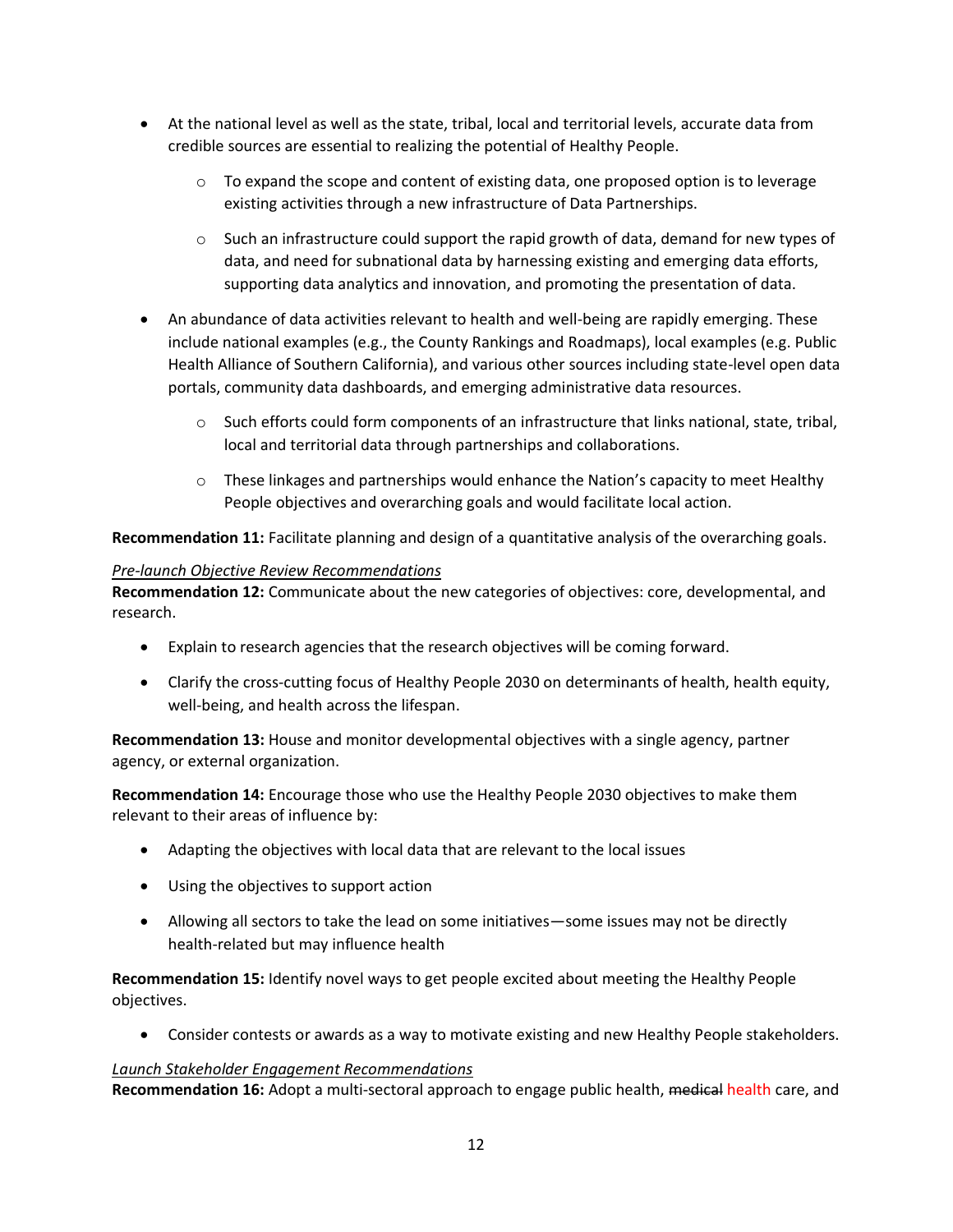other sectors in launching Healthy People 2030 in a variety of settings.

- Explore ways of aligning objectives across sectors to help create a healthier Nation, and to ensure that those who are least well-off have access to enjoy health and well-being and healthier lives.
- Use content from existing sector-specific information sheets in targeted conversations to encourage greater participation of other sectors in developing, disseminating, and using Healthy People. Such activities should help people understand how the objectives were developed (i.e., where they came from).

### The Committee agreed to add information about how the items in the second sub-bullet of Recommendation 16 benefit other sectors.

**Recommendation 17:** Allocate resources for the dissemination of Healthy People 2030 toolkits and curricula.

**Recommendation 18:** Support and promote Healthy People State Coordinators

- Convene Healthy People State Coordinators.
- Identify ways that Healthy People can support state coordinators.
- Create a network of state coordinators so that they can offer support to one another.

**Recommendation 19:** Continue to endorse the Healthy People 2030 Framework and the FIW's approach of:

- Producing webinars that engage members of stakeholder groups on an ongoing basis with updated interventions and the most current data.
- Using social media to promote online presence and webinars.
- Syndicating content (e.g., making code available on the Healthy People website so the public can include Healthy People information on their own websites free of charge).
- Developing and using infographics and identifying evidence-based resources that the public can access through the website.

#### *Launch Data Recommendations*

**Recommendation 20:** Offer guidance on data collection and analysis to the Healthy People 2030 community at the time of the launch. Healthy People 2030 stakeholders and the public may need guidance for using national, state and local data to meet the Healthy People objectives. To this end, convene an expert panel to prepare guidance on the following topics:

- Sources of state and local data (e.g., the California Data Portal)
- Assessing data quality and representativeness
- Relating subnational to national data sources that support Healthy People 2030
- Assessing progress in meeting objectives by combining national and state or local data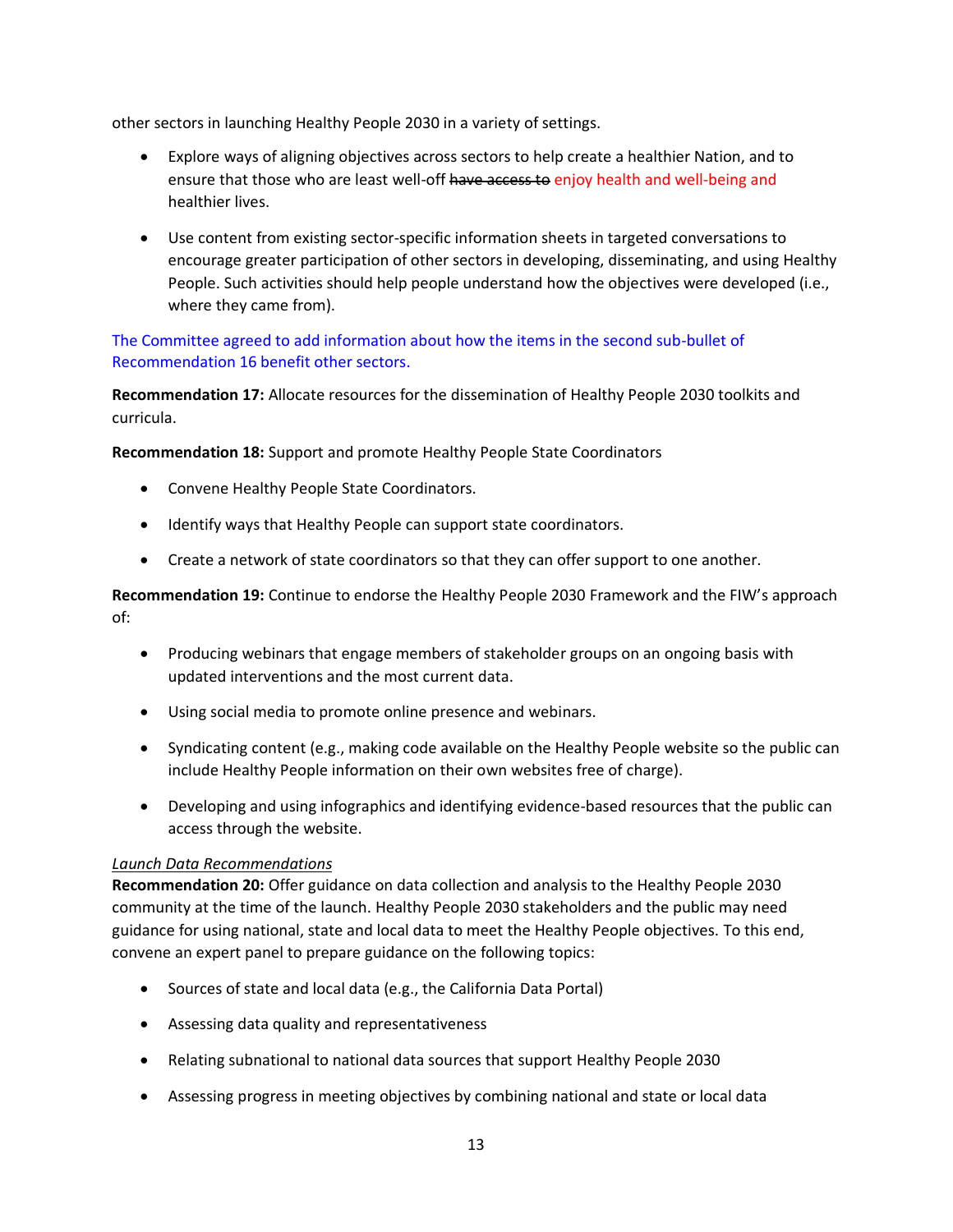**Recommendation 21:** Release information through targeted, strategic outreach to partners that have a large network, such as America's Health Insurance Plans (AHIP) or other networks of business, professional, and educational coalitions at the national, state, or local level.

• Select a few key partners (e.g., 3 to 5 organizations per sector such as health plans) that can then distribute Healthy People information to their networks.

**Recommendation 22:** Encourage the development and adoption of local objectives, based on local data and circumstances, that support the achievement of national objectives. To help achieve this:

- Create an online presence that is user-centered and includes interactive tools.
- Produce webinars that engage members of stakeholder groups on an ongoing basis, address local situations, and showcase the most current interventions and data.

**Recommendation 23:** Develop case examples of complex data analysis demonstrating how different populations and stakeholders have been using Healthy People data.

- Stimulate uptake of Healthy People data with case examples that highlight different features of the data and more complex types of analysis that can be conducted.
- Identify existing examples from HHS, CDC, and other government websites that have made effective use of Healthy People data. Examples could focus on specific themes such as, equity, summary measures, or different topics.
- Because CDC grants often include requirements that relate to Healthy People, the CDC website may be one source for success stories.

## *Launch Objective Review Recommendations*

**Recommendation 24:** Encourage the use of Healthy People 2030 objectives in ways that are locally relevant and that contribute to achieving progress on the national objectives.

• Local agencies and entities are free to adapt objectives from HP2020 that continue to be relevant to their needs.

## The Committee agreed to add a second sub-bullet regarding the development of talking points to describe LHIs.

**Recommendation 25:** Create a guide to support the transition between HP2020 and HP2030 and build upon the existing foundation of knowledge and experience. The guide could:

- Be a web-based program or toolkit
- Provide linkages among objectives (from one decade to another and between core, developmental, and research objectives)
- Link resources and evidence-based interventions to objectives
- Outline where HP2030 differs from HP2020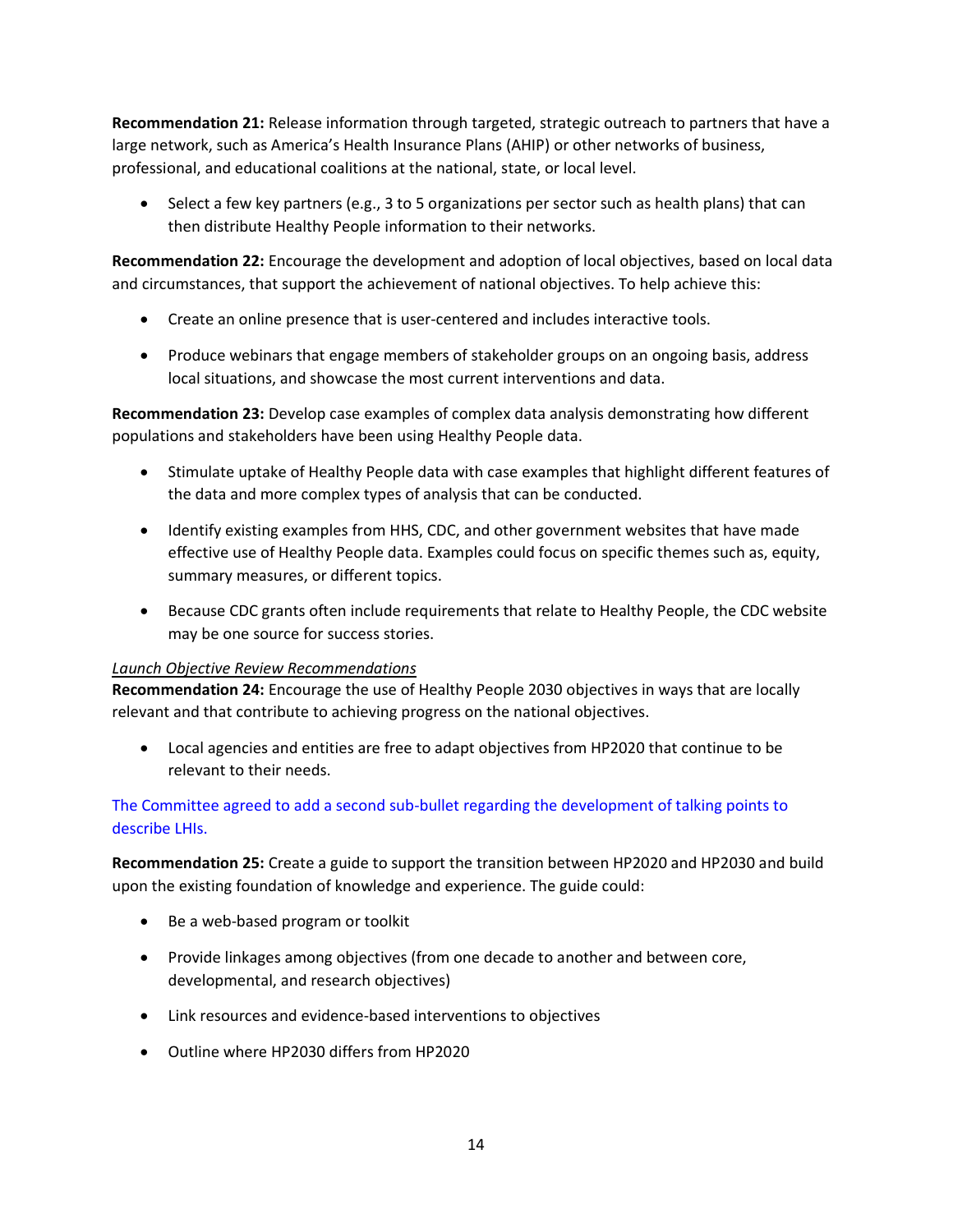• Highlight areas of increased relevance for stakeholder action as well as where and how local action can be aligned with progress towards achieving objectives at the national level

**Recommendation 26:** Highlight research objectives during the launch, since they are new.

- Package and organize objectives in ways that are useful to specific funders and researchers.
- Create communication materials for funders, explaining that there are gaps in knowledge and that these objectives are important to creating a healthier Nation.
	- $\circ$  Show data from other nations to demonstrate that the United States is currently far from being the healthiest nation. Offer global comparison as a touchpoint.
	- $\circ$  Create talking points to explain categories of objectives and the process for LHIs.
	- o Ask research agencies to review and internally track their progress on research objectives that align with their strategic plans and to report this information back to HP2030 so that it can be included in the mid-decade review.

#### *Post-launch Stakeholder Engagement Recommendations*

**Recommendation 27:** Adopt a multi-sector approach to ensure Healthy People and HHS have processes in place for ongoing engagement in the use of Healthy People data, objectives, and tools to create wellbeing and a healthier nation.

• The sector grid should be updated to capture how the indicators are being used in the various sectors (e.g., a scorecard).

**Recommendation 28:** Implement processes for ongoing engagement and communications with public health, medical health care, and other stakeholders.

- Engage multiple sectors in implementation and monitoring of objectives.
- Reach out to federal research agencies.
- Identify existing examples from HHS, CDC, and other government websites that make effective use of Healthy People data and refer to Healthy People on their websites. Examples could focus on themes such as equity, summary measures or other topics.

**Recommendation 29:** Explore gamification, simulations, and other promising engagement tools and interactive innovations.

• Modeling the positive impacts of Healthy People on various sectors would be a compelling way to engage partners. Consider ways to build enough enthusiasm to get financial support for this.

**Recommendation 30:** Provide narrative case examples of success stories.

- Obtain video clips that illustrate the objectives and that could be incorporated on the website.
- Highlight success stories that have been submitted.
- Create a speakers' bureau of people from other sectors, ensuring that people are included from the top 40 metro areas and smaller rural areas, who are knowledgeable and supportive of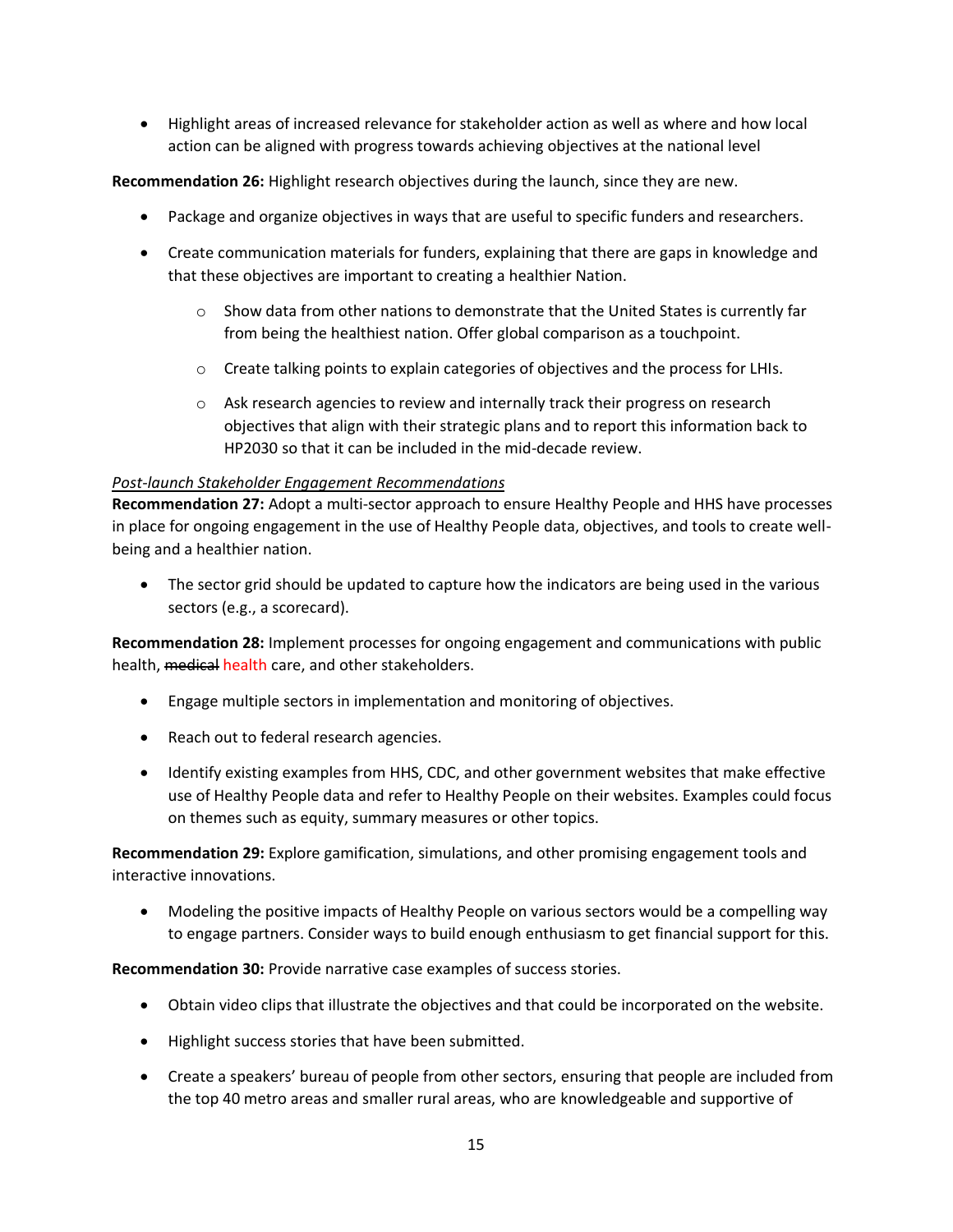Healthy People.

#### *Post-launch Data Recommendations*

**Recommendation 31:** Create a framework for summarizing the objectives and data availability.

• Suggest that state health departments track potential local data sources for the Healthy People objectives (for an example, see Arkansas's Chronic Disease Framework for Action.)

**Recommendation 32:** Update Healthy People objectives as data become available and should incorporate rapidly emerging issues.

- Consider the impacts of climate change and other environmental and social events (e.g., fires, severe weather events, bioterrorism, violence, epidemics) on public health agencies and the general population.
- Highlight developmental and research objectives that have created sufficient evidence or data to become core objectives.
- Explore new ways to conduct data analysis and visualize data, and pursue the creation of new objectives as health issues emerge.
- Use data to support linkages between objectives and across topic areas.

**Recommendation 33:** Convene an Advisory Committee to work with HHS staff to review changes in health, as well as new data trends, and evaluate progress.

**Recommendation 34:** Build a compelling story that uses the release of LHIs to energize action and data use.

- Graph an indicator with links to more indicators and objectives so that users can access a larger collection of data by clicking on the graph.
- Link objectives across topic areas, not just within one topic area.
- Build on current efforts to tag related objectives.

**Recommendation 35:** Begin planning for Healthy People 2040 early.

- Engage stakeholders proactively to provide meaningful input on the development of objectives.
- Consider examining progress against benchmarks that are measured in other OECD countries.

#### *Post-launch Objective Review Recommendations*

**Recommendation 36:** Highlight and celebrate objectives that have exceeded their goals and encourage continued progress on them.

**Recommendation 37:** Monitor, robustly address, and frequently update key areas of objectives and LHIs that have disproportionate impacts on the health of the Nation, including chronic disease, behavioral health, and equity through a special review of related objectives to ensure the initiative's continued timeliness and relevance.

**Recommendation 38:** Conduct a mid-decade review and generate a report looking at progress on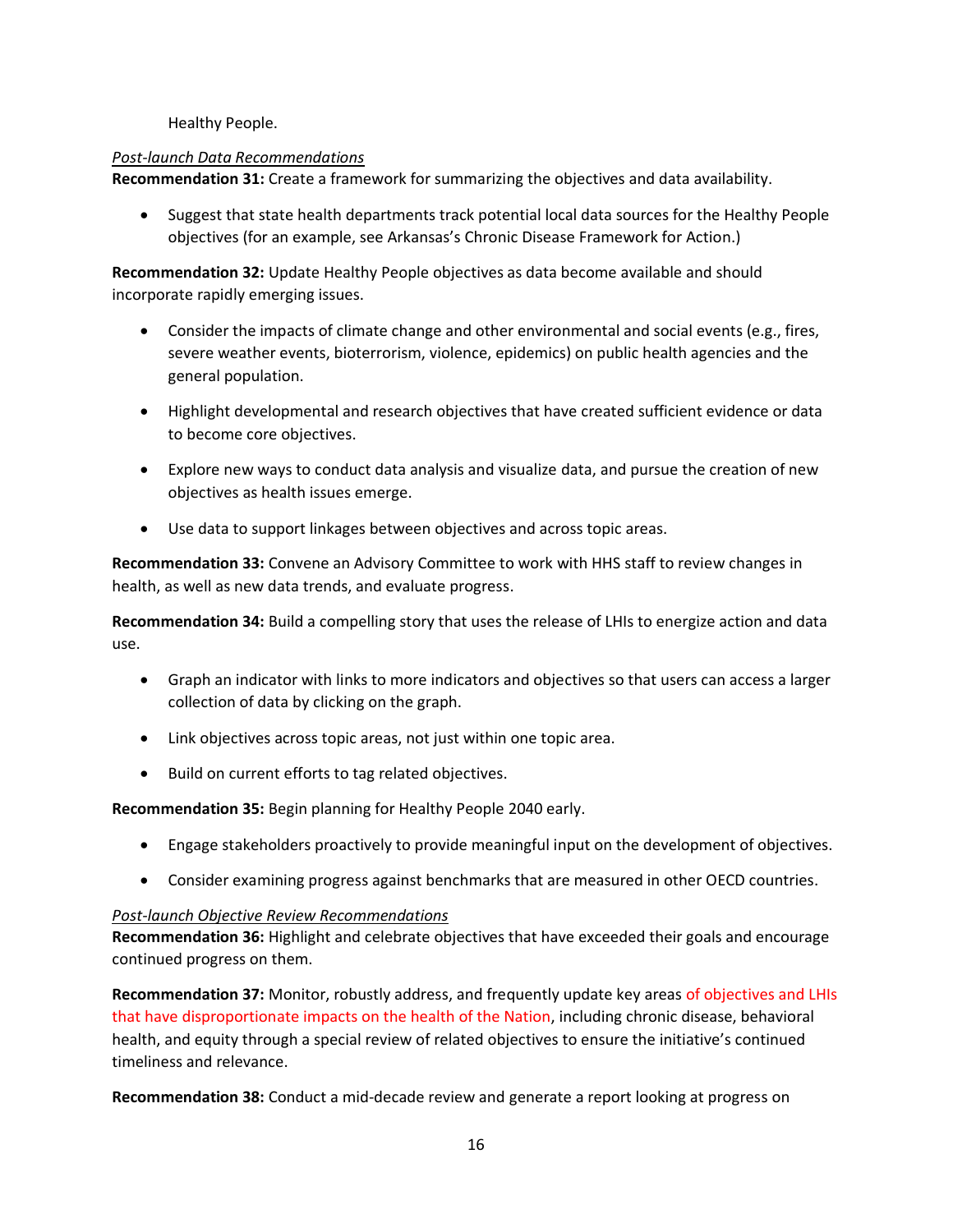objectives from an equity perspective.

- Be vigilant for unintended consequences that can aggravate equity issues.
- Highlight emerging objectives related to equity and monitor their progress.

Graphics Subcommittee  $4:25 - 4:55$  p.m.

On behalf of ODPHP, CommunicateHealth has continued to work with the Graphics subcommittee to develop the HP2030 framework graphic, which will appear on the HP2030 website when it launches in 2020. CommunicateHealth reviewed the purpose of their presentation, which included a review of key concepts that will be reflected in the framework graphic and a preview of a sample static graphic design.

The key objectives of the framework graphic are to capture main components of the HP2030 framework, to allow users to drill down for more information, and to help build a shared understanding of fundamental public health concepts for a range of users. The subcommittee has worked to determine the main components, referred to as "top-level concepts," and has developed a static graphic design. The subcommittee has also discussed preliminary ideas for graphic interactivity and specific information, referred to as "sub-level concepts," that will be accessible as part of the "drill down" functionality.

The Graphics subcommittee has identified content for the framework graphic by looking at the framework through 2 categories. The first category, top-level concepts, conveys the broad approaches of the HP2030 framework. The second category, sub-level concepts, includes specific topics that will be featured within each top-level concept. This approach allows for the inclusion of more topics while maintaining a cleaner, simpler visual that can be understood by a wide range of audiences.

The Graphics subcommittee has developed 4 top-level concepts: Closing Gaps, Creating Healthier Environments (previously Building Healthier Communities), Increasing Knowledge and Action (previously Increasing Engagement), and Health and Well-Being Across the Lifespan.

CommunicateHealth reviewed the sub-level concepts featured under each top-level concept:

Closing Gaps

- Health disparities
- Health equity
- Health literacy

Creating Healthier Environments

- Physical environments
- Economic environments
- Social environments
- Climate resilience
- Disaster preparedness
- Violence prevention

Increasing Knowledge and Action

- Shared responsibility across sectors (including public health and health care)
- Outcomes data and public health successes (including site features like Stories from the Field, Leading Health Indicators, and Law and Health Policy)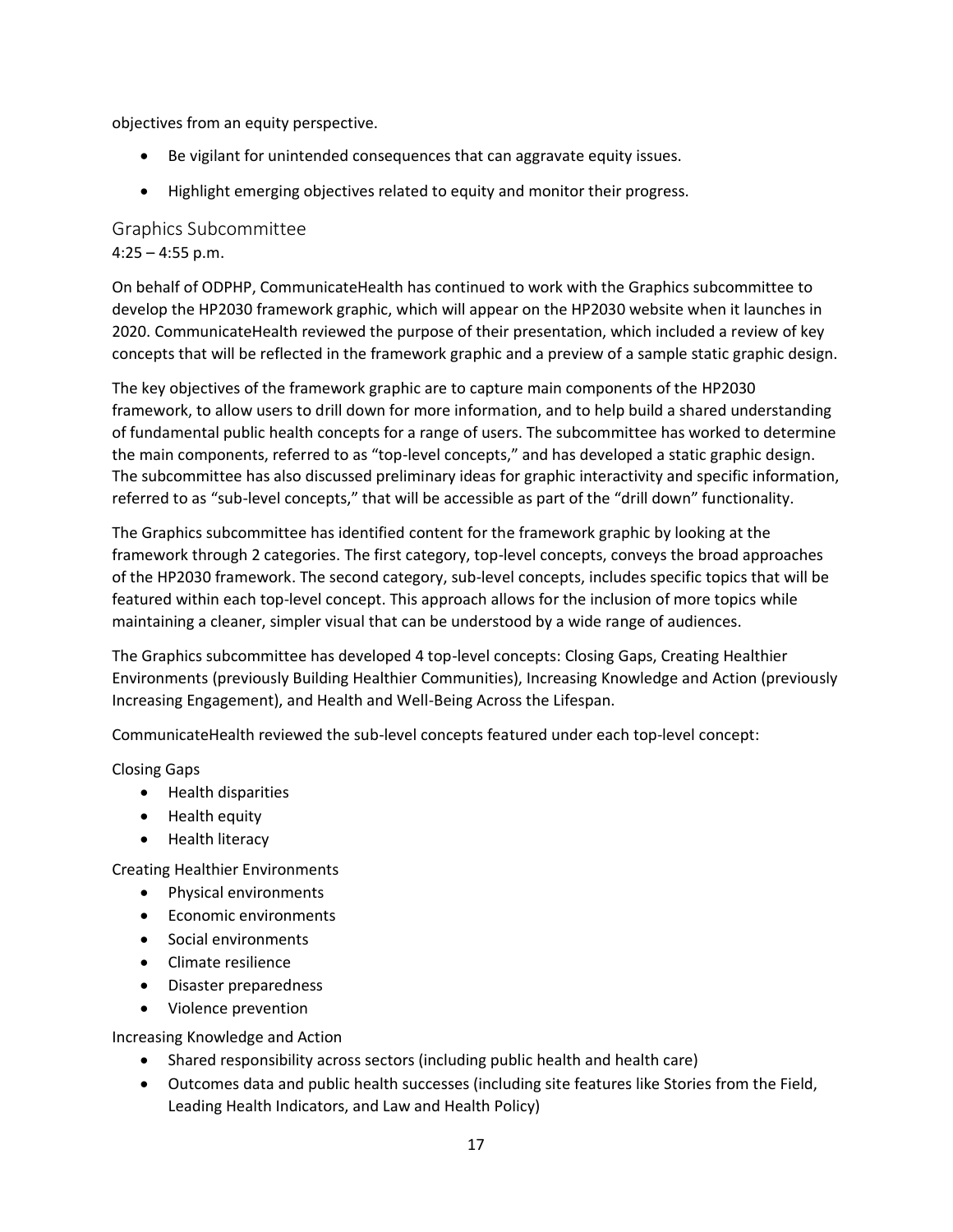- Support for evidence-based laws, policies, programs, and clinical interventions
- National objectives and data to drive targeted action and evaluate progress

Health and Well-Being Across the Lifespan

- Emotional and spiritual well-being
- Access to quality clinical care
- Strategic resource allocation

Dr. Shiriki Kumanyika, chair of the Graphics subcommittee, summarized the subcommittee's deliberation on whether and how to include a concept related to controlling excess medical care costs in the framework graphic. Dr. Pronk suggested that this concept could be included as a sub-level concept within Health and Well-Being Across the Lifespan, and could be rephrased using similar language to that in the Health and Well-Being Issue Brief ("balanced investment portfolio"). Dr. Kleinman agreed, and suggested that the "emotional and spiritual well-being" and "access to quality clinical care" sub-level concepts could be rephrased using language from the same Issue Brief ("meaningful lives" or "participation in society," and "equitable vital conditions," respectively).

Dr. Sondik expressed concern that the "balanced investment portfolio" language could imply that certain areas are higher or lower priority, and suggested that the sub-level concept refer to prioritizing cost-effective interventions for each objective (as opposed to prioritizing objectives over one another based on their cost). Dr. Goekler suggested that a sub-level concept on controlling medical care costs could be considered separately from cost-effective interventions, and could be included under Creating Healthier Environments as a part of the economic environment, where it could be considered from a prevention perspective. Dr. Richmond agreed with the concept's placement, but suggested revising the terminology to refer to "health care costs," and Dr. Pittman suggested removing the reference to "excess" costs.

The subcommittee tentatively agreed to rephrase the sub-level concept to "controlling health care costs," but did not yet agree which top-level concept it should be housed underneath (Dr. Kumanyika preferred including it under Health and Well-Being Across the Lifespan). Mr. Teitelbaum cautioned the subcommittee against linking excess medical costs to increased health-related social spending, as increased spending on health/social services could (and potentially should) come from other sources as well. Dr. Nirav Shah suggested that the Institute for Healthcare Improvement's Triple Aim (improving the patient experience of care, improving the health of populations, and reducing the per capita cost of health care) could provide material for the graphic.

Dr. Kumanyika introduced the sample framework graphic, which is part of an iterative process and will continue to change over time. Mr. Adam Moorman (CommunicateHealth) described how the graphic represents the intertwined top-level concepts, the key tools and processes of HP2030, and the initiative's ultimate goal. He also explained how the graphic will allow users to drill down to view sublevel concepts and related content.

A number of subcommittee members complimented the graphic. Dr. Zohoori appreciated the depiction of Evidence-Based Interventions and Actionable Data on the graphic's Möbius strip. He suggested that a third item could potentially be included on the strip, and Dr. Pronk wondered whether "balanced investments" could fit into the graphic on the strip. Dr. Sondik suggested that the graphic should be built on a foundation of a variety of different resources beyond solely financial resources.